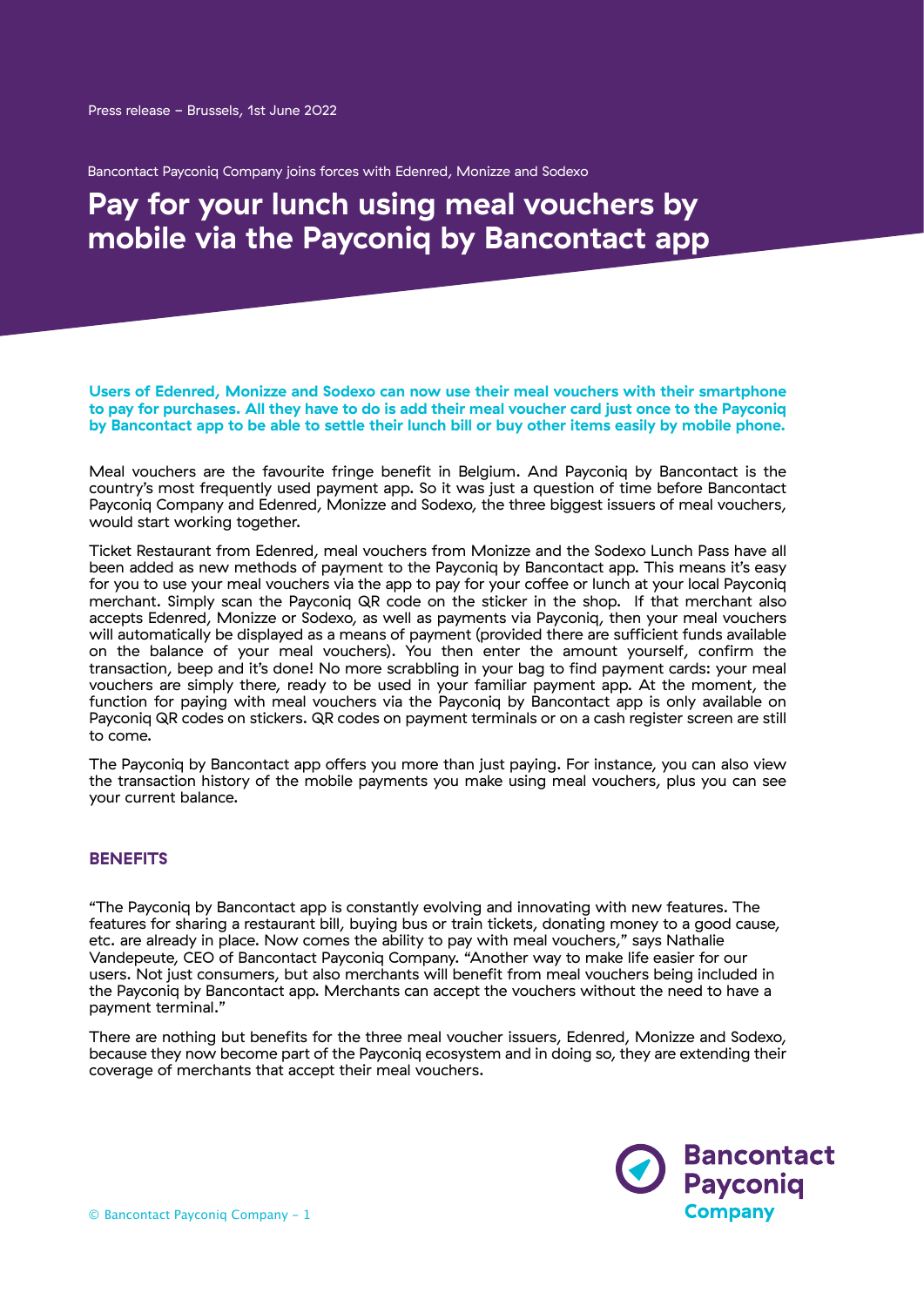#### Press release - Brussels, 1st June 2022

Olivier Bouquet, General Manager of Edenred Belgium: "The inclusion of Ticket Restaurant in the Payconiq by Bancontact app is a major step forward in making it easier to use meal vouchers, as well as in extending the network of merchants who accept these vouchers. Many retail shops, such as market vendors, food trucks and farm shops, want to attract the many users of Edenred meal vouchers, but do not always have a payment terminal. Working with Payconiq by Bancontact means that we can now offer them the opportunity to benefit from the potential of Ticket Restaurant without having to invest in a terminal".

"This collaboration with Payconiq by Bancontact is very much in line with the vision that we set in motion more than 5 years ago, plus it is in perfect harmony with our own digital DNA: making the lives of our users as easy as possible by offering them services that are digital, simple and secure," says Jean-Louis Van Houwe, founder and CEO of Monizze. "When we started out, we were the first provider to offer a 100% digital service. Now we're taking it to a higher level by giving users the possibility of making all of their payments via the Payconig by Bancontact app. Cards are no longer needed - a smartphone and a QR code are all that's required."

"Our eating, shopping and working habits have changed dramatically in the past two years and some of them have become established. With our meal vouchers, we respond to these new routines. By focusing on efficient and user-friendly solutions, the use of meal vouchers has become easier and more intuitive. This strengthens purchasing power, which contributes directly to the recovery of the economy. This is why we are aiming at mobile and online payments in cooperation with leading economic players such as Payconig," explains Sven Marinus, CEO of Sodexo.

## **TIMING**

A pilot project has been running in Antwerp since January with merchants in the food and beverage sector who offer a Payconiq sticker with a QR code. Now comes the launch to the general public: all local Payconiq merchants offering Payconiq via a QR code sticker and who currently also accept meal vouchers will be able to offer the facility via Payconiq. Merchants who don't yet offer Payconiq and/or accept meal vouchers, can request to do so via the websites of the various parties. In the context of the new legislation on electronic payment obligations for all Belgian companies from 1st July 2022, this is an interesting collaboration with Payconiq as an electronic payment solution.

#### *HOW DOES IT WORK IN THE PAYCONIQ BY BANCONTACT APP? SIMPLE!*

In the main menu, go to "Payment methods" or tap on "Services" at the bottom of the home screen and go to Meal vouchers. That's where you can add your electronic Edenred, Monizze or Sodexo card as a new payment method. Just log in to your meal voucher provider's page and you're ready to go! Make sure that not only your bankcard, but also your bank account is linked to the app. You can add it in the main menu in "Payment methods". Once you've done that, you can use your meal vouchers to pay for things via the Payconiq by Bancontact app.